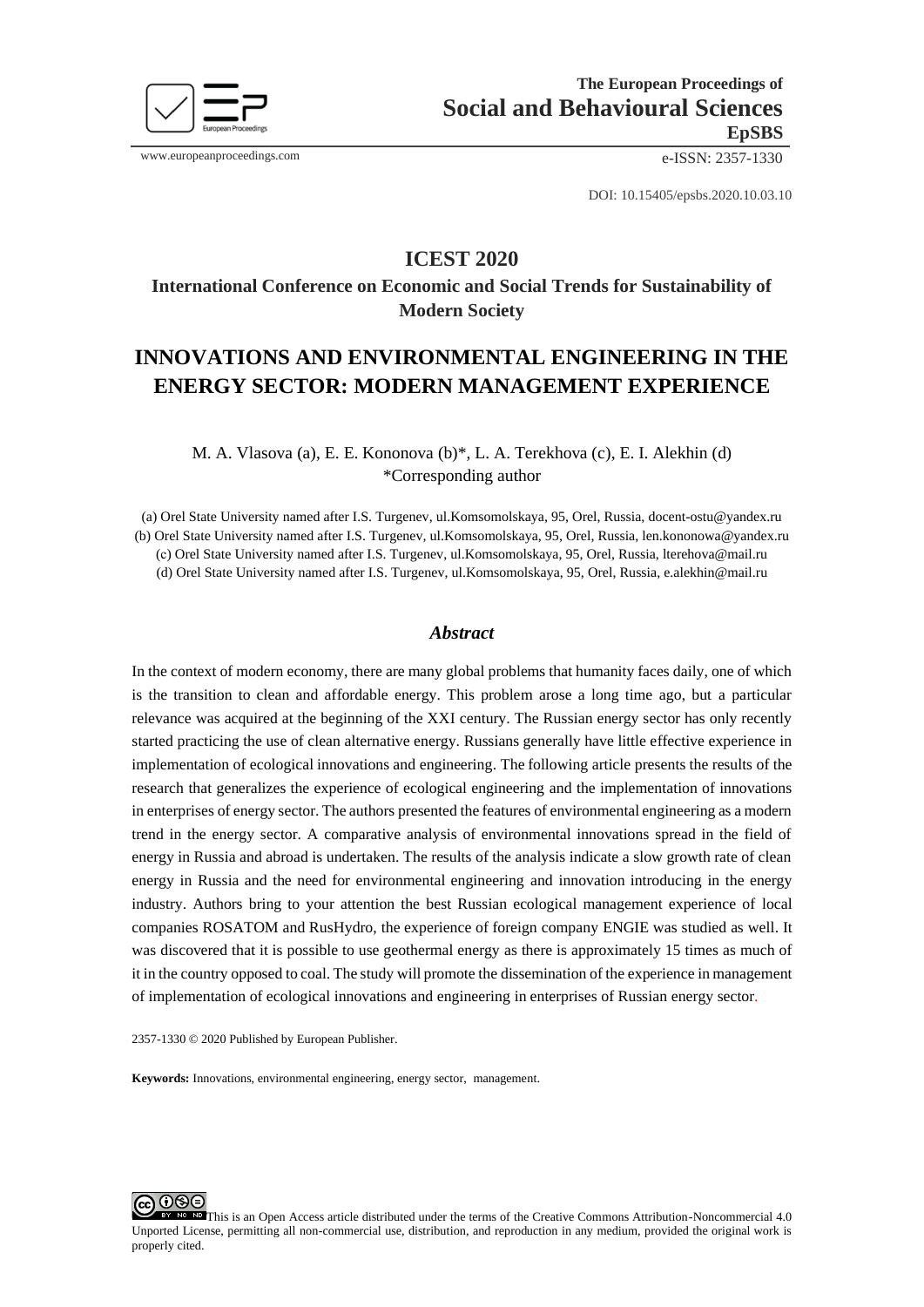## **1. Introduction**

With the beginning of the new century, the building period of world economic systems based on fossil fuels and a raw material model of the economy ends. In recent years, in foreign countries there has been a transition to environmental innovation and the desire to form green economy associated with the use of clean and climate-friendly fuels.

Environmental engineering is used as an effective mechanism for maintaining the ecological balance and environmental problems control.

It is widely believed that environmental engineering is advisable only in the field of environmental management and resource conservation, but the scope of its application is much wider.

Environmental engineering is actively used in industry with the aim of developing and introducing new systems and production technologies that reduce the negative impact on the environment by reducing harmful emissions into the atmosphere, improving the environmental friendliness, safety of products and services and ecological urban planning.

The formation of green economy leads to the need to develop mechanisms for introducing environmental innovations into the practice of Russian management, where foreign experience in using renewable energy sources in energy sector is especially important.

Renewable energy sources are energy flows extracted from inexhaustible sources. They can exist continuously or alternately, depending on the cyclical nature of the processes.

## **2. Problem Statement**

Management of implementation of ecological innovations and engineering into the energy sector rises a number of issues of theoretical and practical content.

The analysis of publications allows us to note that the studies are not yet systemic and comprehensive. The issue of the practical large-scale use of environmental innovations in the energy sector has not been sufficiently studied, so the topic is interesting and promising for future research. In particular:

- The role of ecological engineering and innovations in the development of energy sector;
- Uneven distribution of alternative power engineering around the globe.

We shall consider each problem below.

#### **2.1. The role of ecological engineering and innovations in the development of energy sector**

Russian scientists are conducting research in this area. Arefyeva (2018) notes the role of environmental innovations in ensuring sustainable development of regional entities in the Russian Federation. Lyapina et al. (2019) consider the use of eco-innovation as one of the main elements in the formation of green economy. Aldieri et al. (2019) note the role of environmental innovation in productivity growth in Russian regions. Despite the relevance of introducing environmental innovations and eco engineering, this problem in the energy sector remains unsolved at a broad level.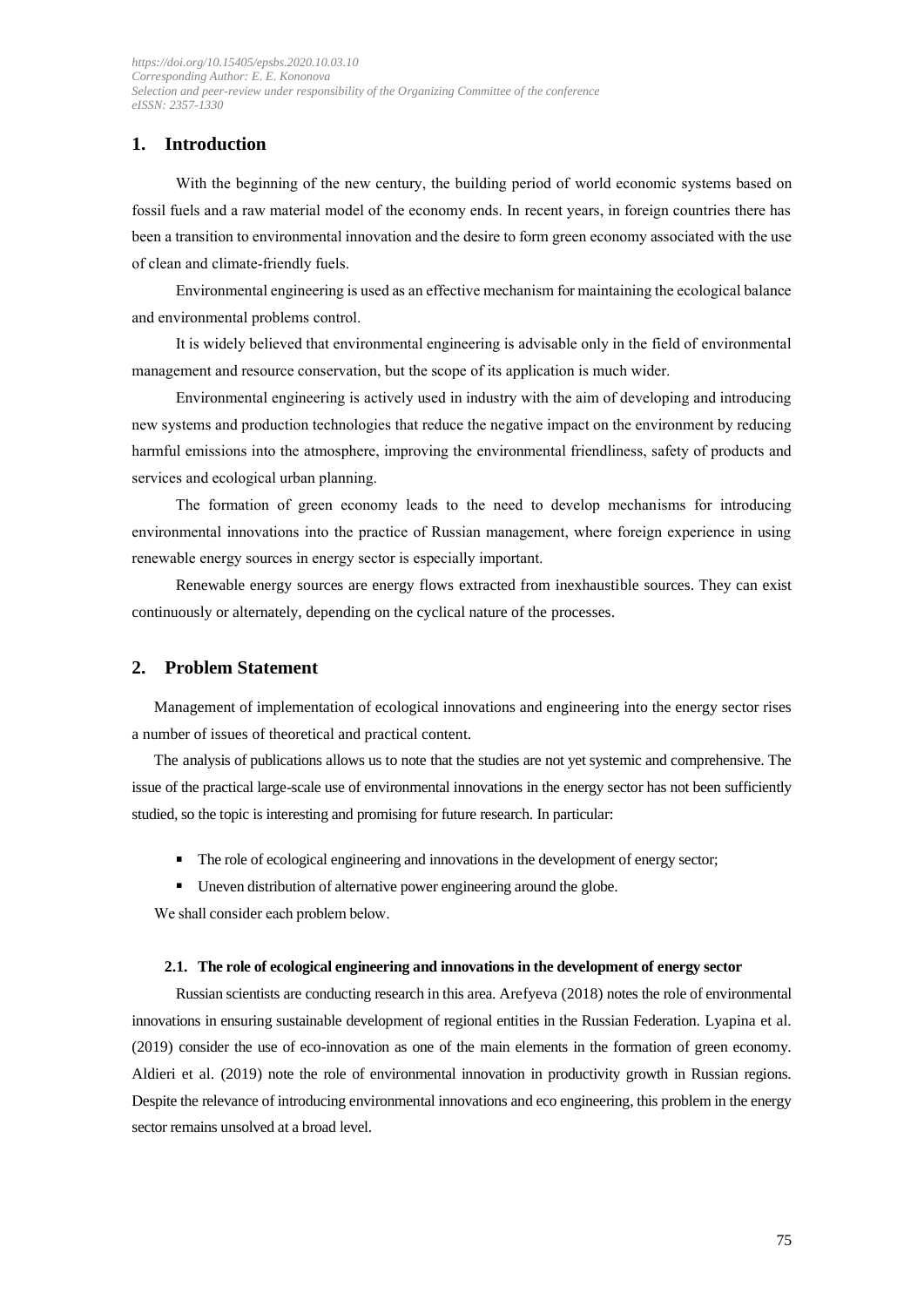#### **2.2. Uneven distribution of alternative energy sector around the globe**

Over the past decade, wind and solar energy have increased by more than 20 and 400 times, respectively. The state policy of many countries supports the development of ecology in the energy sector. Such countries as the USA, China, Great Britain, Denmark, Germany, Iceland, Uruguay and Costa Rica are leaders in the production and use of clean energy.

Ye et al. (2018) did the research related to the wind energy sector of China. Won (2018) analyze the possibility of optimization of Energy Supply System in Japan. Researchers Xuewei et al. (2018) study problems of Wind Power and Energy Storage Combined Generation System.

Research results of Chikunov et al. (2018) indicate that there is an improvement in the economic indicators of the Russian energy system based on the development of alternative energy sources. Implementation of the best experience is one of the highest priorities of development of alternative energy sector.

## **3. Research Questions**

In course of the study the following questions were raised:

- What is the role of economical engineering in energy sector managment?
- To what extent alternative energy sector has been developed in the world?
- What is Russia's experience with ecological management in energy sector?
- What is an example of successful experience in use of clean energy?

#### **4. Purpose of the Study**

Supposedly, the answers to the issues raised above will help achieve the goal and contribute to the development of recommendations on the management of implementation of ecological innovations and engineering in enterprises in energy sector.

#### **5. Research Methods**

Authors used the universal scientific research methods as well as methods for comparative and statistical analysis.

#### **5.1. Environmental engineering as a modern trend in energy management**

Environmental engineering is a set of measures related to the introduction of environmentally efficient technologies in the business processes of energy companies to reduce negative environmental impacts.

Environmental engineering is a special eco engineering activity aimed at rethinking and fundamental rearrangement of production processes using environmental innovations to reduce the negative impact on the environment and maintain the ecological balance.

Environmental engineering helps to assess the impact of production on the environment and provide a techno-economical feasibility study for a set of measures for environmental management modernization and environmental redesign of production and production technologies in the energy sector.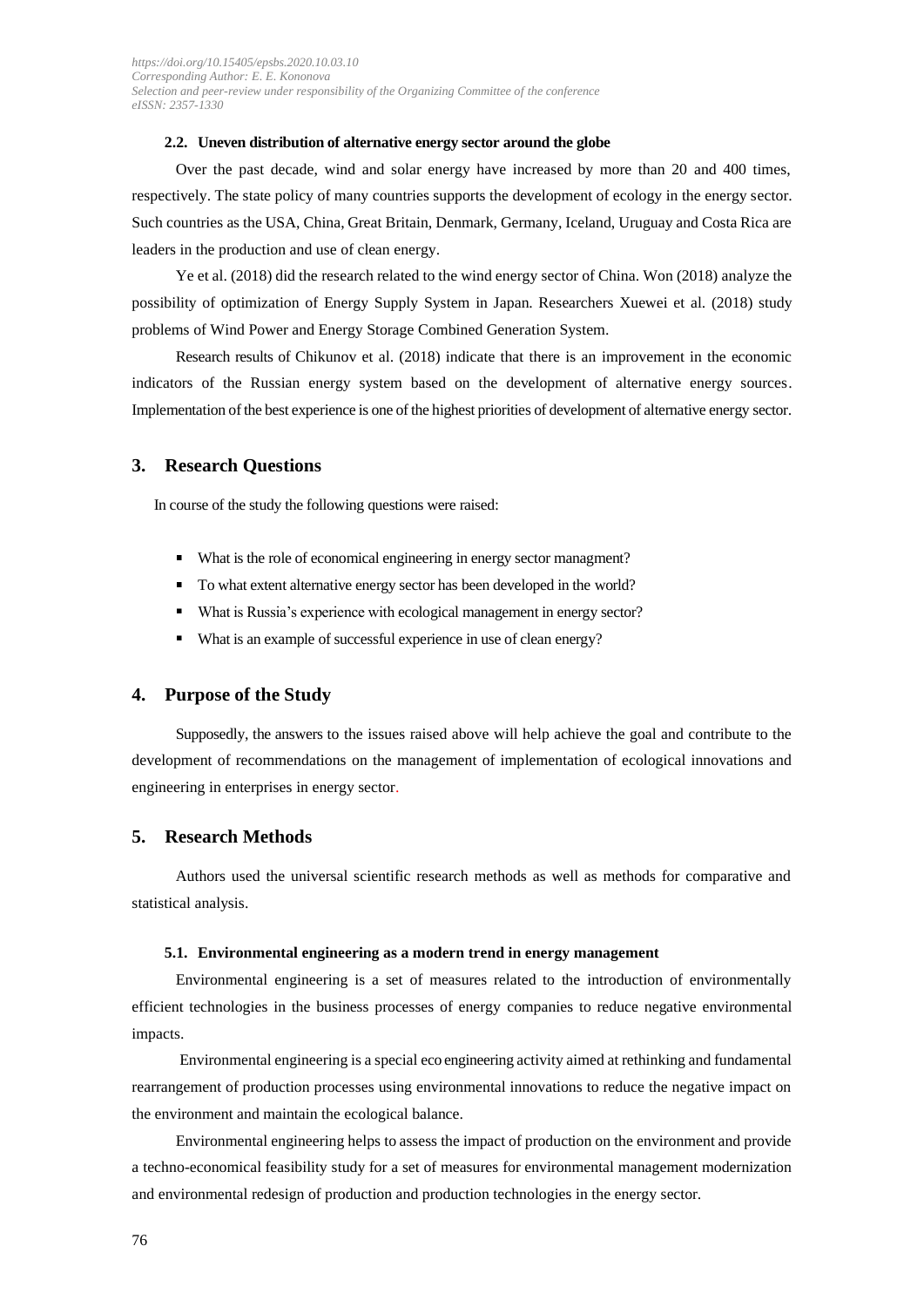It is safe to say that environmental engineering is a modern and effective mechanism for preserving and restoring the ecology in Russia, helping to reduce the negative impact of production activities on the environment.

Danilovich (2018) suggests that environmental engineering in the energy sector is aimed at improving the safety and environmental friendliness of the provided services, the use of non-waste and low-waste technologies, the introduction of alternative sources of energy supply, the prudent use of resources, and the reduction of negative environmental impacts.

The stage of identifying business processes in the energy sector consists in determining the strategic goals of environmental engineering, business processes that require improvement, and at this stage, the resources necessary for the engineering are identified.

The results of environmental engineering in the energy sector are:

- A high degree of environmental diversification of various activities.
- Growth in investment in fixed assets related to environmentally friendly production
- Implementation of environmental innovation projects aimed at modernizing key business processes;
- Expanding corporate social responsibility of business in the field of improving business processes.

Research results of Bereznev et al. (2018) state the importance of determining of regional ecological index in Russia. According to the environmental ranking of countries, which is compiled by Yale Center for Environmental Law & Policy, in 2018 Russia ranks 52nd in terms of ecology and natural resources management. The position taken in the ranking indicates that the country needs to take measures to improve the state of the environment and the viability of its ecological systems. Salnikova et al. (2019) conclude that innovative projects in the field of renewable energy demand for wider implementation.

At Russian enterprises, environmental engineering is an integral part of environmental remodelling. This issue is especially relevant for regions that carry out the extensive and exhaustive character of production.

Researchers Denissova et al. (2019) note that international experience in the development of green economy defines the realization of ecological engineering in Russian enterprises.

Since the introduction of environmental engineering is gaining great popularity, special companies start to appear that provide such services to enterprises in various fields of activity.

#### **5.2. Alternative Energy Development Analysis**

The aim of the study was to conduct the environmental innovations spread comparative analysis in the energy field in Russia and abroad.

The reason for environmental innovations necessity in the energy sector is the strong negative impact of nuclear power plants and thermal power plants on the environment, the functioning of which are based on non-renewable energy sources. Renewable energy sources include the energy of sunlight, the energy of wind flows, the energy of water flows, geothermal energy, and biological energy.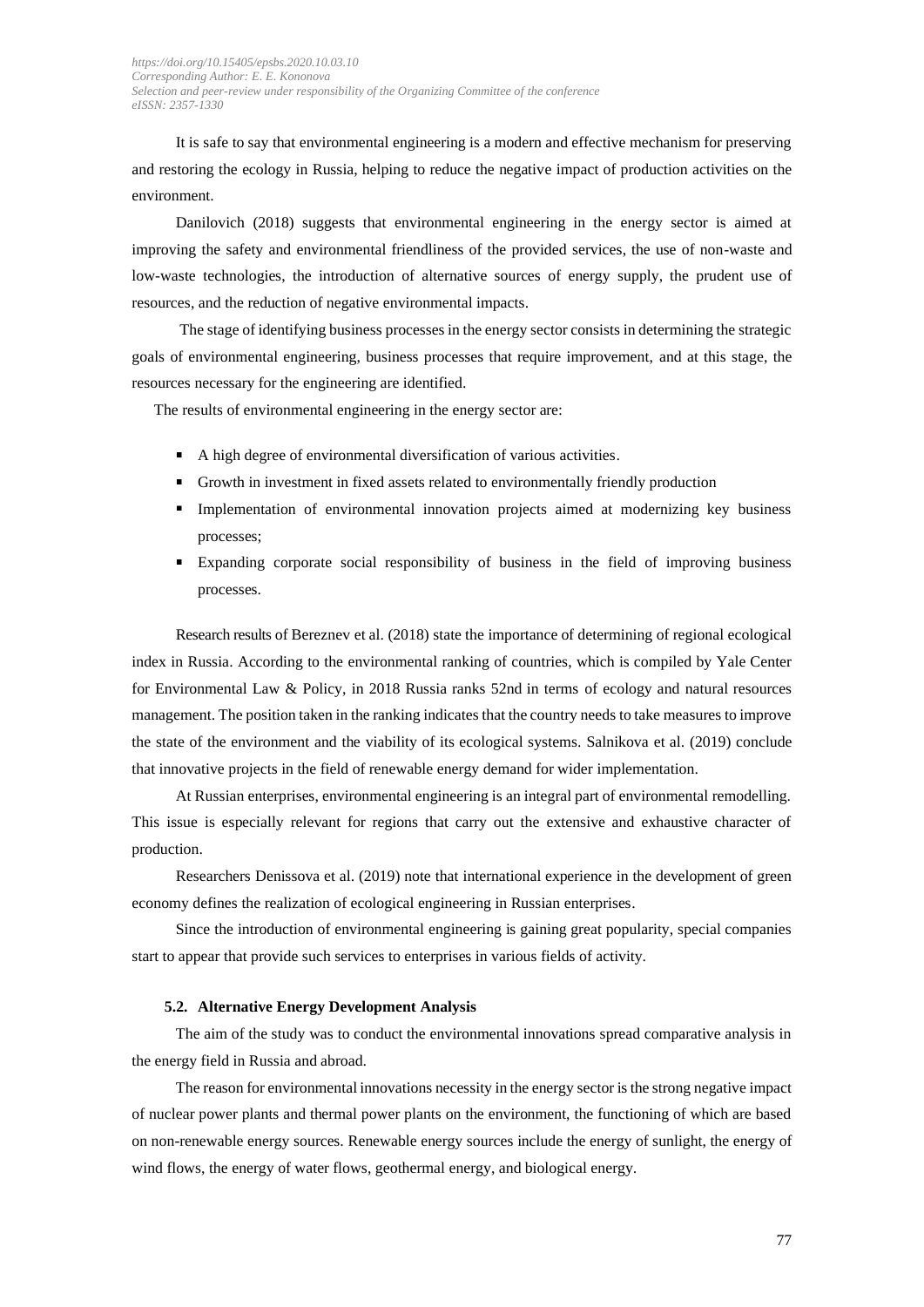The experience of Europe confirms that the United States has significant latent energy-saving potential. Europeans spend on average 30% less energy per unit of gross national product than the United States.

Many European countries introduce tax incentives and schemes to stimulate investment in equipment that reduces energy consumption. Tax exemptions apply to combined heat and power plants, boiler, electric and lighting equipment. An example of the implementation of such tax schemes is the Netherlands.

Let us turn to world statistics and present data on the use of various energy sources in the world for 2019 (figure 01).



**Figure 01.** Distribution of various energy sources use in the global space according to 2019 data (%) Source: (Federal State Statistic Service, 2019)

The largest part, about 45% of the total, is nuclear power plants and thermal power plants. One can notice a positive trend in the spread of the use of wind energy (about 12%), which suggests that many countries are striving to make the transition to alternative environmentally friendly sources of energy.

In Russia for the period from 2015 to 2018, there is an increase in electricity consumption from an average of 1 050 000 to 1 100 000 billion kW / h, therefore, an increase in the need for its production (Federal State Statistic Service, 2019). In view of this, in our country, the problem of clean energy is especially relevant. Nevertheless, is there any development in this sphere and how dynamic is it?

According to Russian Federal State Statistic Service (2019) data, only less than 10% of the used energy sources are renewable. The main share (about 75%) falls on such energy sources as oil and gas, and the remainder part is coal. Researchers associate such indicators with the country's resource availability, its geographic and geological features.

In the period from 2012 to 2018, the dynamics of changes in the share of energy resources produced using renewable energy sources in the total amount of energy resources changed significantly, starting from 15.5% in 2012 to 17.4% in 2018. For the period from 2015 to 2018, there was a slight increase in the use of renewable energy sources. This once again proves that the transition to clean energy production in Russia is proceeding at a slow pace.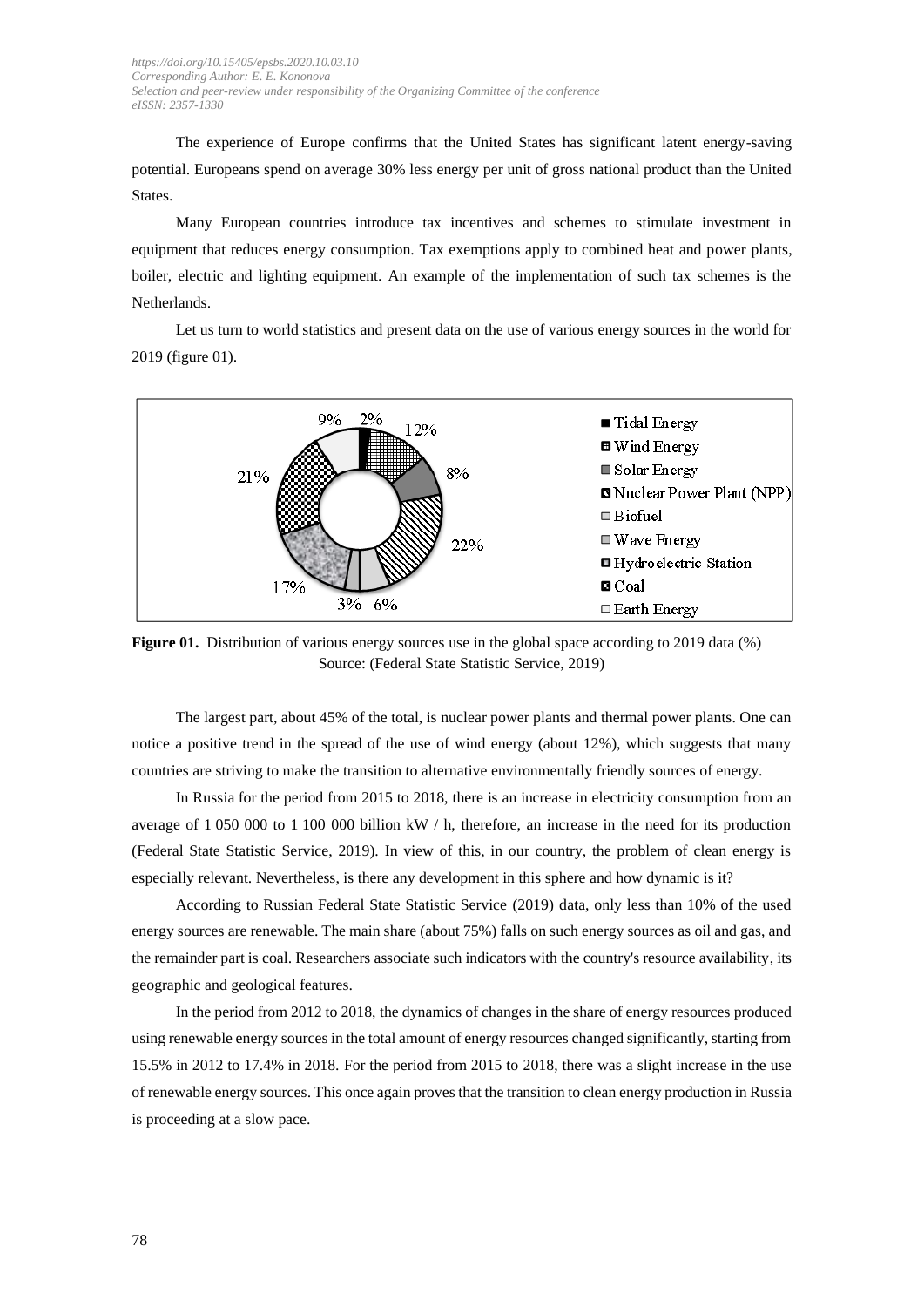## **6. Findings**

### **6.1. Russian management experience in ecological engineering of energy sector**

After the comparative analysis of the energy sector development, it is important to understand how dynamically the experience of introducing environmental innovations in this sector of the Russian economy is being conducted, what the features of its implementation are and what the problems of management are. The leaders of generating companies in Russia are ROSATOM and RusHydro companies.

ROSATOM (2020) is one of the largest enterprises in the electric power industry and cooperates with more than 45 countries of the world. ROSATOM's mission is «to maintain national interests in defence, nuclear safety and nuclear power by achieving global leadership in advanced technologies, competencies and innovations». Since 2016, ROSATOM began to use wind energy which had a tremendous impact on the development of wind energy in Russia.

The company carries out many projects in the framework of supporting and developing a comfortable urban environment. Among them, the project «Pure Water» can be singled out, which is aimed at providing the population with high-quality and safe water resources. The programme includes the purification of water resources used at nuclear power plants, as well as water bodies adjacent to nuclear power plants.

RusHydro (2020) is a leader in the use of renewable energy sources in Russia. The company is currently implementing several large state projects to popularize the use of wind, solar, water flows and geothermal sources.

The environmental policy of the company is developed taking into account the sustainable development goals of the UN.

The location of the company's power plants, which use different types of renewable energy sources, is geographically diverse:

- Geothermal energy the Kamchatka Peninsula:
- Wind energy the Kamchatka Territory, Sakhalin Oblast, Yamalo-Nenets Autonomous Okrug, Yakutia;
- Energy of small rivers Siberian and the Far Eastern Federal Districts, the North Caucasus;
- Wave and tidal energy (water's mass movement in channels, as well as tidal motion) Moscow, Arkhangelsk, Yaroslavl, Murmansk regions, Tugur Bay, the Sea of Okhotsk, Mezensky Bay, the White Sea;
- Solar energy Yakutia.

The programme for purification of wastewater used for industrial purposes is being implemented (figure 02). Most of the water, after being used in production, goes through the stages of treatment and becomes environmentally friendly. The organization also works to reduce emissions of harmful substances into the atmosphere.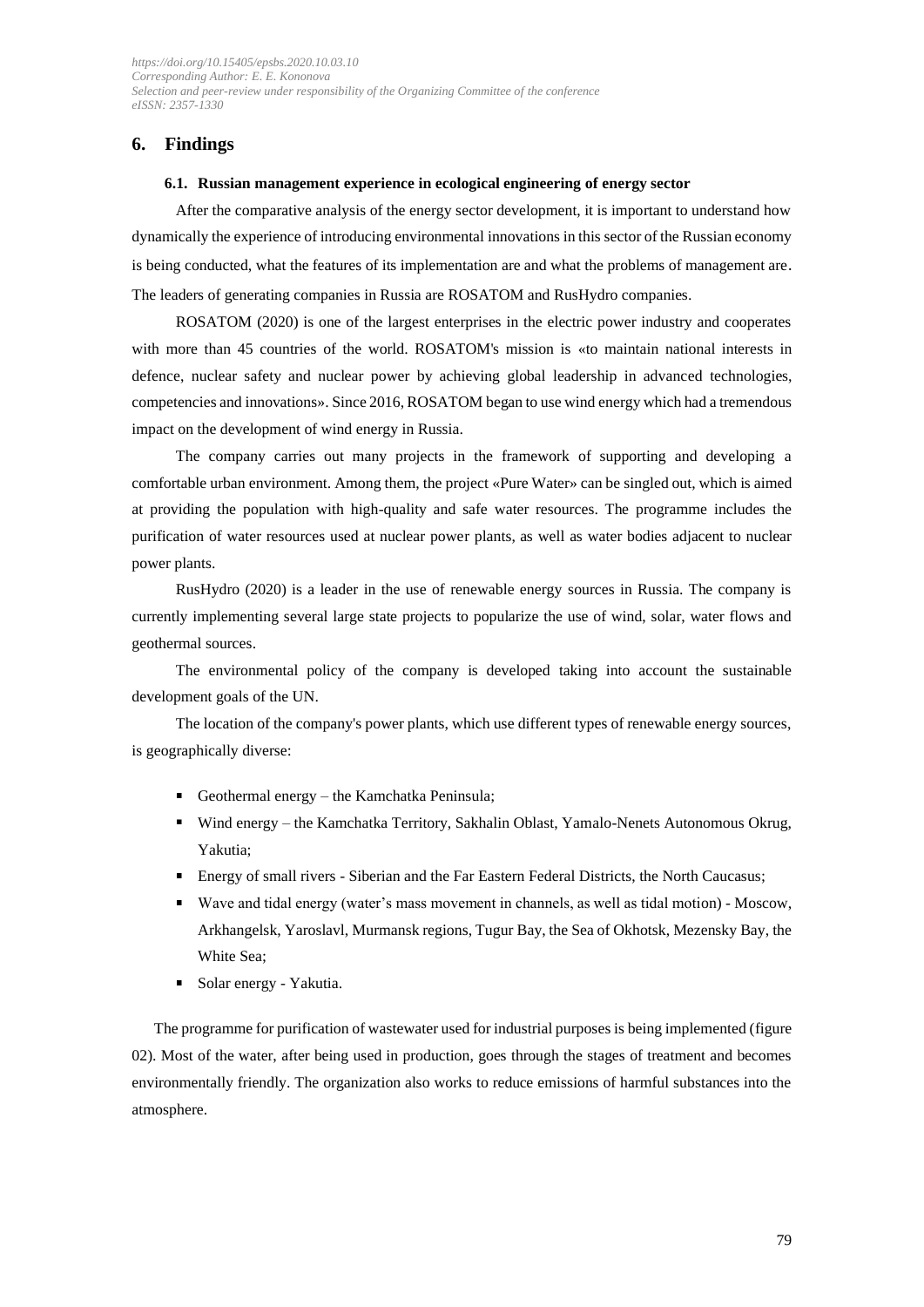

■ Untreated wastewater ■ Insufficiently treated wastewater ■ Normatively treated wastewater



For the location of RusHydro stations based on renewable energy sources, the most promising regions are the Far East and Siberia. Now, it is also planned to build new facilities in the Karachay-Cherkess Republic, the Stavropol Territory and Kabardino-Balkaria.

#### **6.2. The experience of using clean energy in other countries**

Let us turn to the foreign experience of using clean energy. ENGIE is the largest leading French company specializing in the electric power industry. The Group operates in 20 countries where its branches are located. ENGIE uses second-generation renewable energy and pursues an environmental policy.

The company implements many joint projects with other countries in the field of offshore wind energy conversion. According to EWEA forecasts, in 2030 this type of green energy will reach 11.3% of the total European energy resources. Abramovskiy et al. (2019) mention the increase of importance of electric energy industry as of renewable 'clean' source of energy in different countries.

Earlier, we mentioned geothermal energy sources, but did not consider its production from water. Such a geothermal station is located in Paris on the Seine River. However, ENGIE stepped forward and decided to use not the fresh, but the salty water of the Mediterranean Sea. So, in Marseilles appeared a power plant that uses the temperature difference between the upper and deep-sea layers.

The use of biomass and biogas as an energy source not only solves the issues of electricity supply, but also allows the company to cooperate with agro-industrial complexes and farms, supporting them and processing organic waste.

After receiving clean energy, production waste is an excellent substitute for chemical fertilizers. Compared to organic ones, after each kilogram is applied to the soil, they emit 7 kg of CO2 into the atmosphere.

Consider what types of clean energy sources this company uses and what their uniqueness (table 01) is. In the electric power industry, ENGIE uses not only the types of renewable sources of the second generation that we have examined. It has a wide network of solar power stations, land wind stations, wave power stations. Of course, the company also uses non-renewable sources, but its mission and vision are aimed at the transition to clean energy and the preservation of the environment.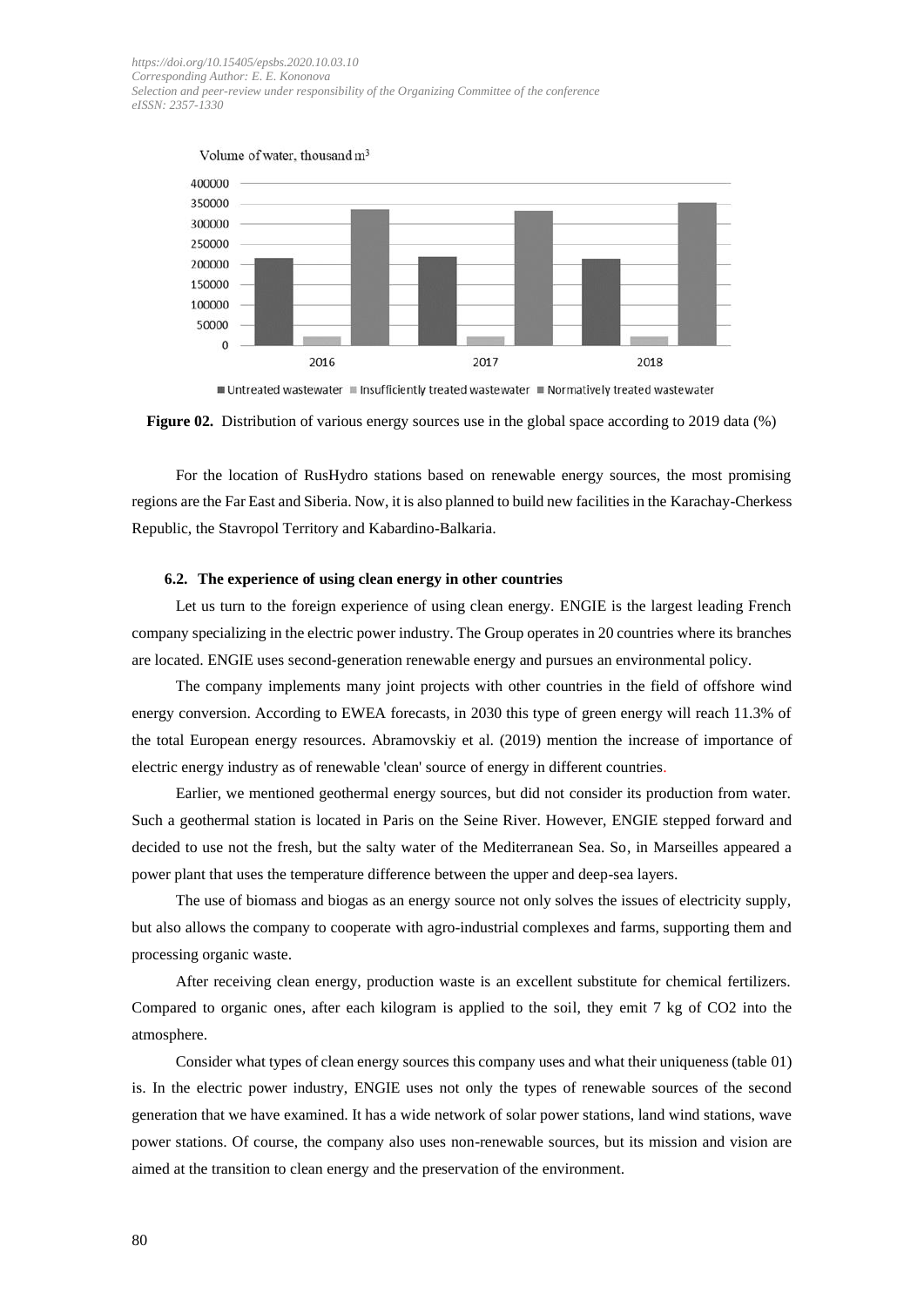| Type of energy source                       | Source characteristic                                                          |
|---------------------------------------------|--------------------------------------------------------------------------------|
| Offshore wind energy                        | The company installs wind turbines in the sea at a distance of 20 km from      |
|                                             | land. They are 2 times more effective than turbines located on land, because   |
|                                             | the wind in the open sea is more stable and stronger than the continental one. |
| Geothermal energy<br>(including marine one) | Stations built on geothermal sources emit CO2 into the environment 10          |
|                                             | times less than thermal power plants. Special government programmes            |
|                                             | support the idea of popularizing geothermal sources.                           |
| <b>Biomass</b>                              | For several years, ENGIE carried out unique projects to use various types of   |
|                                             | biomass except wood for clean energy. At the moment, the company               |
|                                             | produces energy from the seeds and pulp of olives, coffee grounds, plant       |
|                                             | debris and sewage sludge.                                                      |
| <b>Biogas</b>                               | The company carries out anaerobic transformation of organic, household,        |
|                                             | agricultural waste, which allows to obtain clean energy without greenhouse     |
|                                             | gas emissions. Waste from energy production is used as organic fertilizer,     |
|                                             | which reduces the share of chemical fertilizers.                               |
| Hydrogen                                    | ENGIE invests in the production of hydrogen from renewable sources and         |
|                                             | its use, as its use contributes to decarbonisation of production processes, to |
|                                             | obtain environmentally friendly automotive fuel.                               |

**Table 01.** 2nd generation renewable energies used by ENGIE

## **7. Conclusion**

The study indicates the promising outlook of practical implementation of large-scale environmental reengineering in order to use alternative energy technologies.

A feature of environmental engineering is that it allows not only to upgrade production processes at certain representing enterprises, but also to distribute the results to other industries. The main activities of organizations in the field of environmental engineering are: the creation of environmentally friendly industries, the introduction of a closed-loop economy, environmental protection, environmental control and monitoring.

In Europe and Russia, wind energy is the most competitive clean energy. The market for this energy is expected to grow by 20% each year. Moreover, this has a positive impact not only on the environment, but also on many factors of social life. For example, over the past 10 years, more than 70,000 jobs have been created in Europe through the development of wind energy.

It is important to note one unique geographical feature of Russia: it is among small number of countries, which have the ability to use the heat derived within the sub-surface of the earth. Moreover, according to experts, the reserves of geothermal energy sources in our country are about 15 times more than coal. This is the least developed energy area in Russia, but it has great potential and development prospects. There is also a map of geothermal resources, according to which the most advantageous location of the stations is Kamchatka and the entire Far East, the Stavropol Territory and the Caucasus, as well as partially the Krasnodar Territory.

Within Russia, it is possible to produce clean and relatively affordable energy. There are all necessary conditions for this, but development, support of the state, large corporations, organizations, influential public figures and investors is required.

Now, new enterprises for the production of solar cells are opening in Russia, which helps to promote the idea of renewable energy sources. The transition to renewable sources will help preserve the